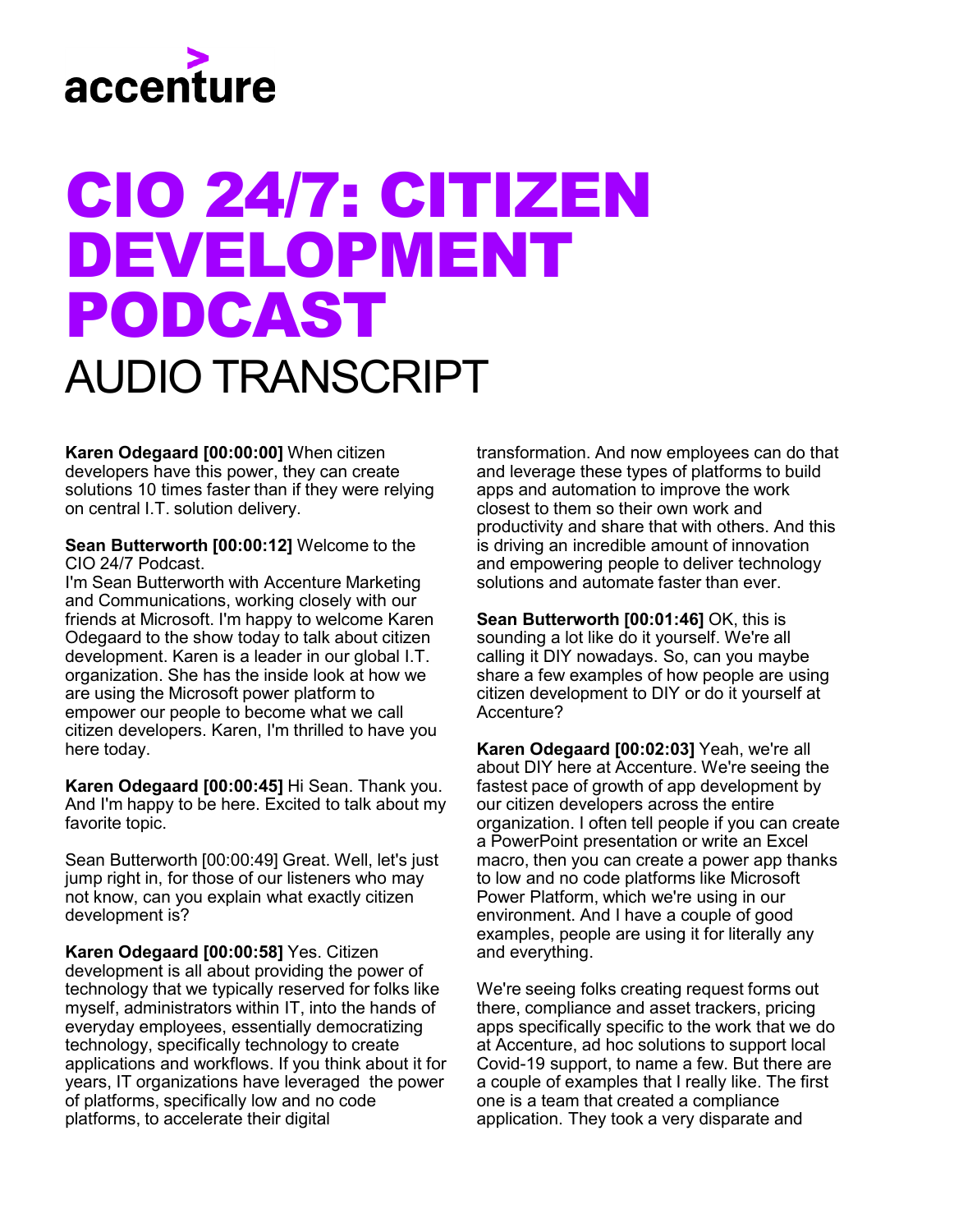

complex process and put rules engine over it to simplify it for their team. And as a result, they're seeing a reduction of 75% in security related incidents within their organization. And it proved to be so useful that it was adopted more widely. We've also seen in HR a recruiting analyst that created an app to track employee referrals locally in the Philippines. And this is a process that was typically managed in email and spreadsheets. And then lastly, my favorite is a team that created a consolidated view of data that our leaders needed to see on the go; they created a power app specifically designed for mobile use to solve that problem.

**Sean Butterworth [00:03:37]** These are such great examples. They're all very reaI, I feel like I could do them tomorrow. Thank you. But it's great to hear what our Accenture people are doing. But why do companies like Accenture, and other companies, want to make their people citizen developers? What are the advantages of this?

**Karen Odegaard [00:03:55]** I think there are several advantages. But first and foremost, I see organizations today have a lot of unmet demand. We see that ourselves within our own organizations. And we're seeing when citizen developers have this power, they can create solutions 10 times faster than if they were relying on central IT solution delivery. This time saving is a great advantage for the people that are creating these apps as well as the IT organizations. Secondly, you're getting people closest to the problem to solve them, so you don't need IT to translate it. Also,you are likely creating solutions for problems that would have never hit IT's radar. As an IT organization, getting visibility to these citizen apps is arming us with knowledge to help better solve for our people across the enterprise.

**Sean Butterworth [00:04:42**] This is so empowering. I just love it. It sounds like citizen development is really putting the power back into the hands of those who need it. Ordinary people now can build a broad range of apps with little to no code. I often hear it called low code, no code. And this seems to be resulting in so much more productivity and better outcomes for the business to the point you just made. But thinking about this more, Karen, what changes does citizen development bring to an

## organization?

**Karen Odegaard [00:05:11]** Yeah, I think quite a bit. I think for our people, the ability to design and create app experiences faster than ever means that they're gaining valuable time back because they're now automating their work. And then for those high value resources, we're freeing up time from our developers and architects to focus on the more complex solutions that truly drive enterprise value. And then for IT, this is a shift in how we typically do application development. We need to shift how we think about compliance and governance for technology to the platform level rather than the app level, which is where we put most of the focus today. Secondly, for IT – I think the advantage is that we now can re-harvest and centralize some of these user-built innovations. You can imagine how much effort and time could be saved within an I.T. organization! We really must think about that and how we can scale it.

**Sean Butterworth [00:06:02]** That's great. So now I'm curious. I want to know where there were challenges or lessons you learned or encountered. Was there anything that surprised you through this whole process? Pleased do share with our listeners.

**Karen Odegaard [00:06:20]** No, this was super easy, Sean. Not much to learn.(laugh)

No - this was a very complex and we had a lot to learn here. One, there are a lot of players in the ecosystem around low and no code platforms. And so specifically for a citizen developer platform, which is targeted at the average employee, we had to have a narrow set of use cases to target the platform because then it becomes a harder decision on what should live on each of the platforms we have within our organization. Secondly, we had to think about licensing implications because cost effectiveness is important in citizen development. I talked about the demand. We have well over 14,000 applications that have been built within our environment and continuing to grow. Thirdly, as you're building out this technology, it can get very complicated, but the goal will be to keep it simple again, knowing that scalability is important. And then to the question you asked me about examples